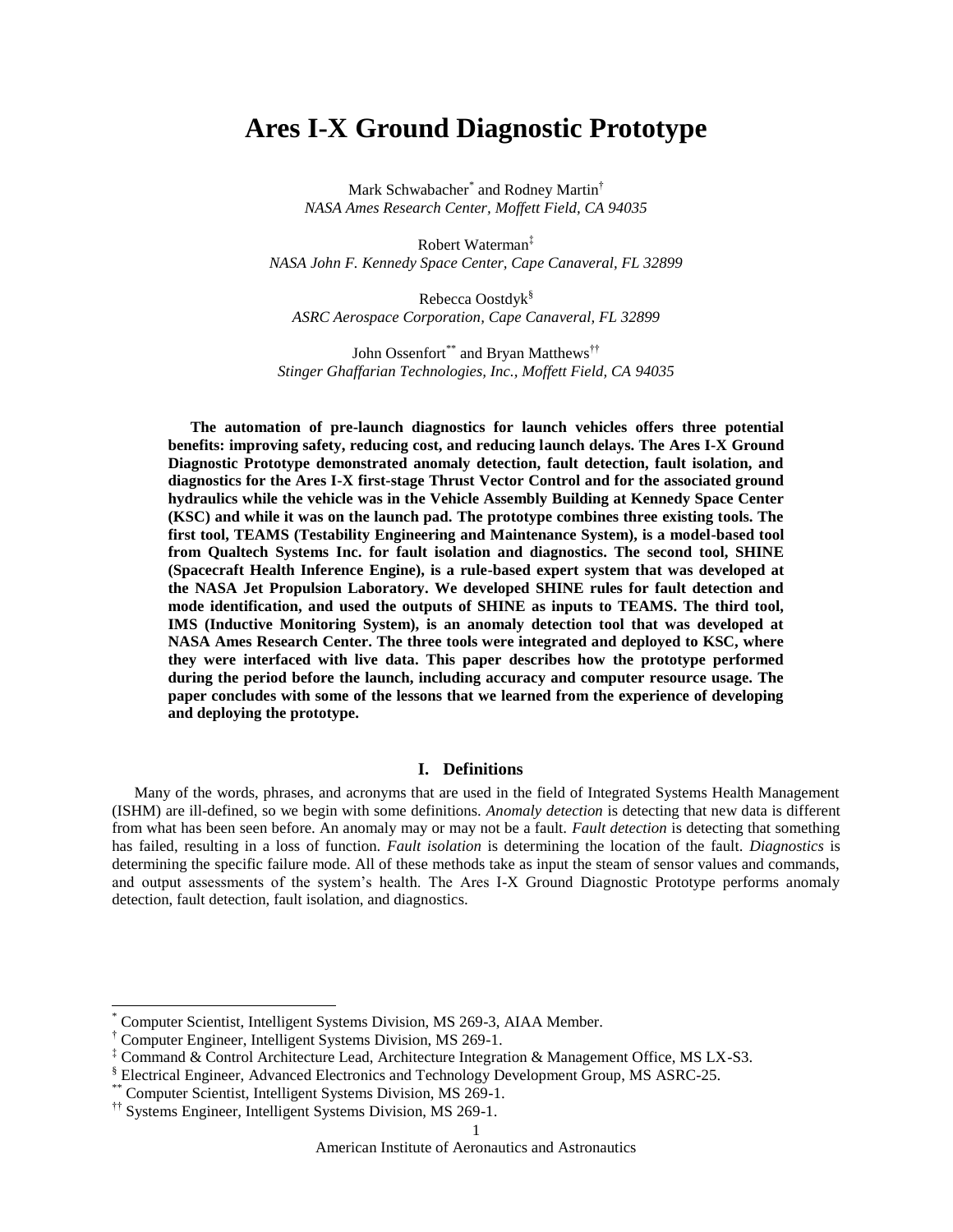#### **II. Introduction**

HE automation of pre-launch diagnostics for launch vehicles offers three potential benefits. First, it offers the potential to improve safety THE automation of pre-launch diagnostics for launch vehicles offers three potential benefits. First, it offers the potential to improve safety by detecting faults that might otherwise have been missed so that they can be corrected before launch. Second, it offers the potential to reduce launch delays by more quickly diagnosing the cause of anomalies that occur during pre-launch processing. Reducing launch delays will be critical to the success of NASA's planned future missions that require in-orbit rendezvous. Third, it offers the potential to reduce costs, both by reducing launch delays and by reducing the number of people needed to monitor the pre-launch process.

Ares I is the launch vehicle that NASA is currently developing to bring the Orion capsule and its crew of four astronauts to low-earth orbit on their way to the moon. Ares I- $X^1$  was the first uninhabited test flight of Ares I. It launched on October 28, 2009 (see Figure 1). The Ares I-X Ground Diagnostic Prototype (GDP) is a prototype ground diagnostic system that provided anomaly detection, fault detection, fault isolation, and diagnostics for the Ares I-X first-stage Thrust Vector Control (TVC) and for the associated ground Hydraulic Support System (HSS) while the vehicle was in the Vehicle Assembly Building (VAB) at Kennedy Space Center (KSC) and while it was on the launch pad. The TVC is used to steer the vehicle during ascent by moving the nozzle of the first-stage solid rocket booster. The HSS provides hydraulic pressure for testing the TVC before launch. GDP is intended to serve as a prototype of a future operational ground diagnostic system for Ares I or other future launch vehicles.

The prototype combines three existing diagnostic tools. The first tool, TEAMS (Testability Engineering and Maintenance System), is a modelbased tool that is a commercial product from Qualtech Systems Inc. (http://teamqsi.com). It uses a qualitative model of failure propagation to



**Figure 1. Ares I-X launch.** *Ares I-X launched from Kennedy Space Center on October 28, 2009.*

perform fault isolation and diagnostics. We adapted an existing TEAMS model of the TVC in order to use it for diagnostics, and developed a TEAMS model of the ground hydraulics. The second tool, SHINE (Spacecraft Health

Inference Engine), is a rule-based expert system that was developed at the NASA Jet Propulsion Laboratory<sup>2</sup>. We developed SHINE rules for fault detection and mode identification. The prototype uses the outputs of SHINE as inputs to TEAMS. The third tool, IMS (Inductive Monitoring System)<sup>3</sup>, is an anomaly detection tool that was developed at NASA Ames Research Center and is currently being used to monitor three systems on the International Space Station. IMS automatically "learns" a model of historical nominal data in the form of a set of clusters and signals an alarm when new data fails to match this model. IMS offers the potential to detect faults that have not been modeled. The three tools were integrated and deployed to Hangar AE at KSC, where they were interfaced with live data from the Ares I-X vehicle and from the ground hydraulics. The



**Figure 2. Ares I-X GDP Architecture.** *The architecture combines anomaly detection, fault detection, and diagnosis for the vehicle and the ground support equipment.*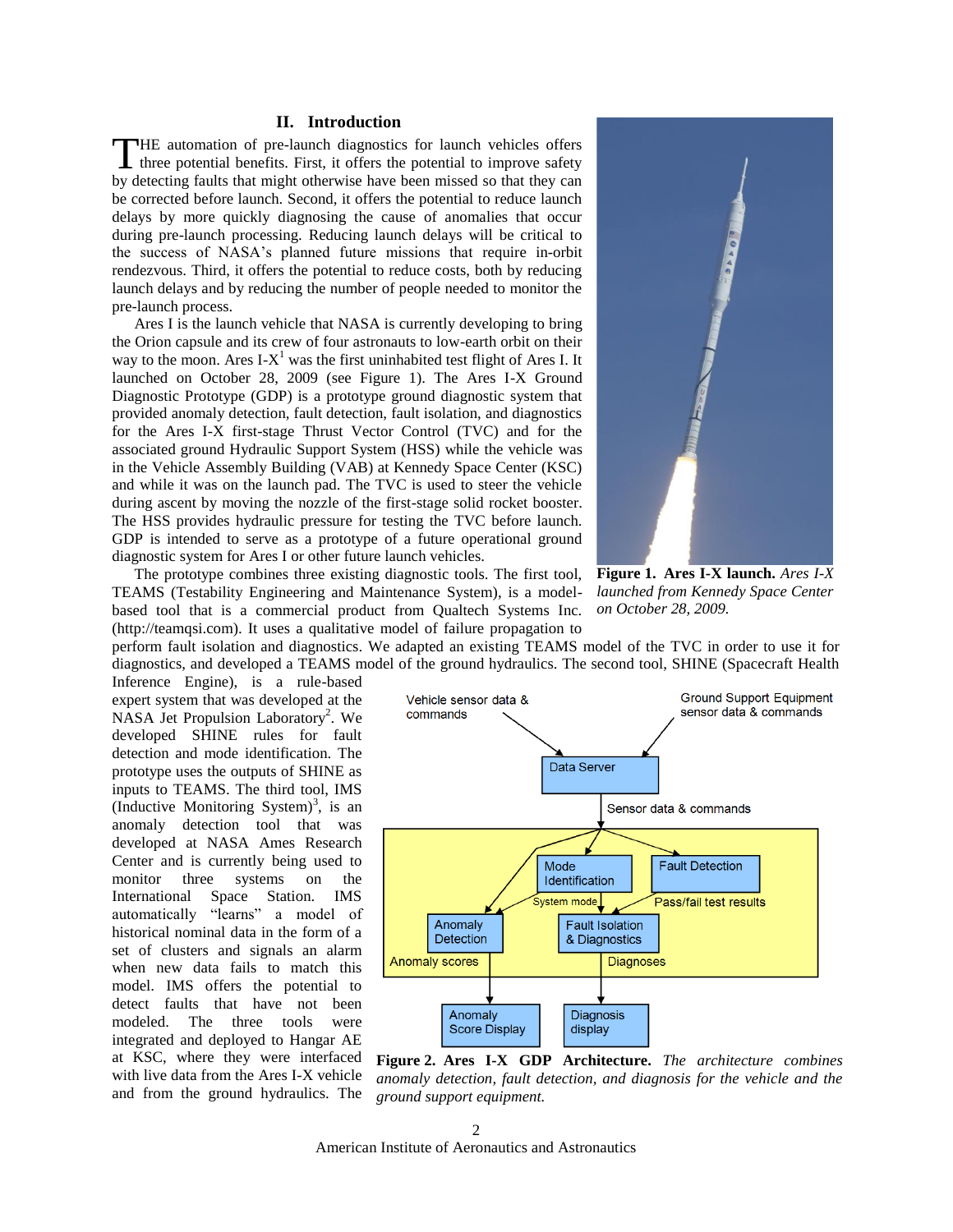outputs of the tools were displayed on a console in Hangar AE, which is one of the locations from which the Ares I-X launch was monitored. The architecture of the prototype is shown in Figure 2.

In a previous publication<sup>4</sup>, we discussed how we selected the three tools based primarily on their ability to be certified for human spaceflight, and described our plans for the prototype. This paper describes how the prototype performed during the period before the launch. Section [III](#page-2-0) describes the data that was used to test the prototype, including the simulated failures that were inserted into historical Shuttle data. Section [IV](#page-2-1) describes how we used TEAMS and SHINE for fault detection and fault isolation, and includes a summary of the results from those tools. Section [V](#page-3-0) describes how we used IMS for anomaly detection, and includes a summary of the results from that tool. Section [VI](#page-6-0) describes the graphical tool that was used to display the outputs of the prototype. Section [VII](#page-6-1) summarizes the computational performance of the prototype. The prototype was not certified, but Section [VIII](#page-7-0) presents a brief summary of how we considered the need for certification in the design of the prototype and how we would propose to get it certified if it were deployed as an operational system. The paper concludes with some of the lessons than we learned from the experience of developing and deploying the prototype.

## **III. Data Used for Testing the Prototype**

<span id="page-2-0"></span>During the development and testing of Ares I-X GDP, Ares I-X data was not yet available. We therefore used historical Space Shuttle data to test the entire prototype. The Space Shuttle Solid Rocket Booster (SRB) TVC is virtually identical to the Ares I-X first-stage TVC, so the SRB TVC data was expected to be very similar to the Ares I-X TVC data. Similarly, the ground hydraulic system used with the SRB TVC is virtually identical to the ground hydraulic system used with the Ares I-X TVC. These expectations held up modestly well after our post-flight analysis, in consideration of all the tools that were deployed to support failure and anomaly detection, as will be discussed in subsequent sections. The differences that we found in the data were caused by differences in operations between Shuttle and Ares I-X, rather than by differences in the TVC or HSS hardware.

The SRB TVC and the associated ground hydraulic system have had very few failures. We thus had available to us an abundance of nominal data, but very little failure data. We therefore decided to develop a set of failure simulations that could be used to test the ability of the prototype to detect and diagnose failures. We inserted simulated failures into the historical Shuttle data, and used the resulting data sets to test the prototype before the Ares I-X launch. We developed simulations of the following four failure modes:

- FSM (Fuel Supply Module) pressure drop due to  $N_2H_4$  (Hydrazine) leak
- Hydraulic pumping unit over-temperature failure
- Hydraulic fluid reservoir level drop due to hydraulic fluid leak
- Actuator stuck during actuator positioning test

For the FSM failure, we developed a physics-based simulation. For the other three failure modes, we did not have sufficient information available to develop physics-based simulations, so we used simple linear approximations. More details of the simulated failures can be found in Ref. 5.

<span id="page-2-1"></span>After the Ares I-X vehicle was assembled and powered up in the Vehicle Assembly Building (VAB), we began testing the prototype using live data from the vehicle. This testing continued until launch.

## **IV. Fault Detection, Fault Isolation, and Diagnostics**

The software tool that was chosen to provide fault isolation and diagnostics for GDP is called TEAMS. TEAMS is a software package for performing model-based diagnostics based on the system design, component definitions, inputs, outputs, connectivity, signal flow and hierarchy. The TEAMS suite of tools includes TEAMS Designer, a graphical tool that is used to build TEAMS models, and TEAMS-RT, a real-time fault isolation and diagnosis engine that uses the TEAMS models. We used TEAMS Designer to build TEAMS models of the TVC and HSS, and deployed TEAMS-RT to Hangar AE.

TEAMS-RT requires as its inputs a set of test results and the current system mode. Each test result has a "pass" or "fail" value, and typically represents the result of a test that is performed on the TVC. Most of the tests involve comparing a sensor value with a threshold. GDP uses a combination of SHINE rules and C code to compute the test results and the system mode. This "wrapper" code performs fault detection and mode identification. The diagnoses produced by TEAMS-RT label all of the components in the model as "good" (definitely not failed), "suspect" (possibly failed), or "bad" (definitely failed).

TEAMS models are hierarchical; it is possible to "zoom in" on any of the modules displayed in TEAMS Designer to see the components within them. At the lowest level, the failure modes and test points are modeled. (The test results described above are input to the model at the test points.) We built separate TEAMS models of the TVC and the HSS, and then integrated them into a single model by using a simple top-level model. The failure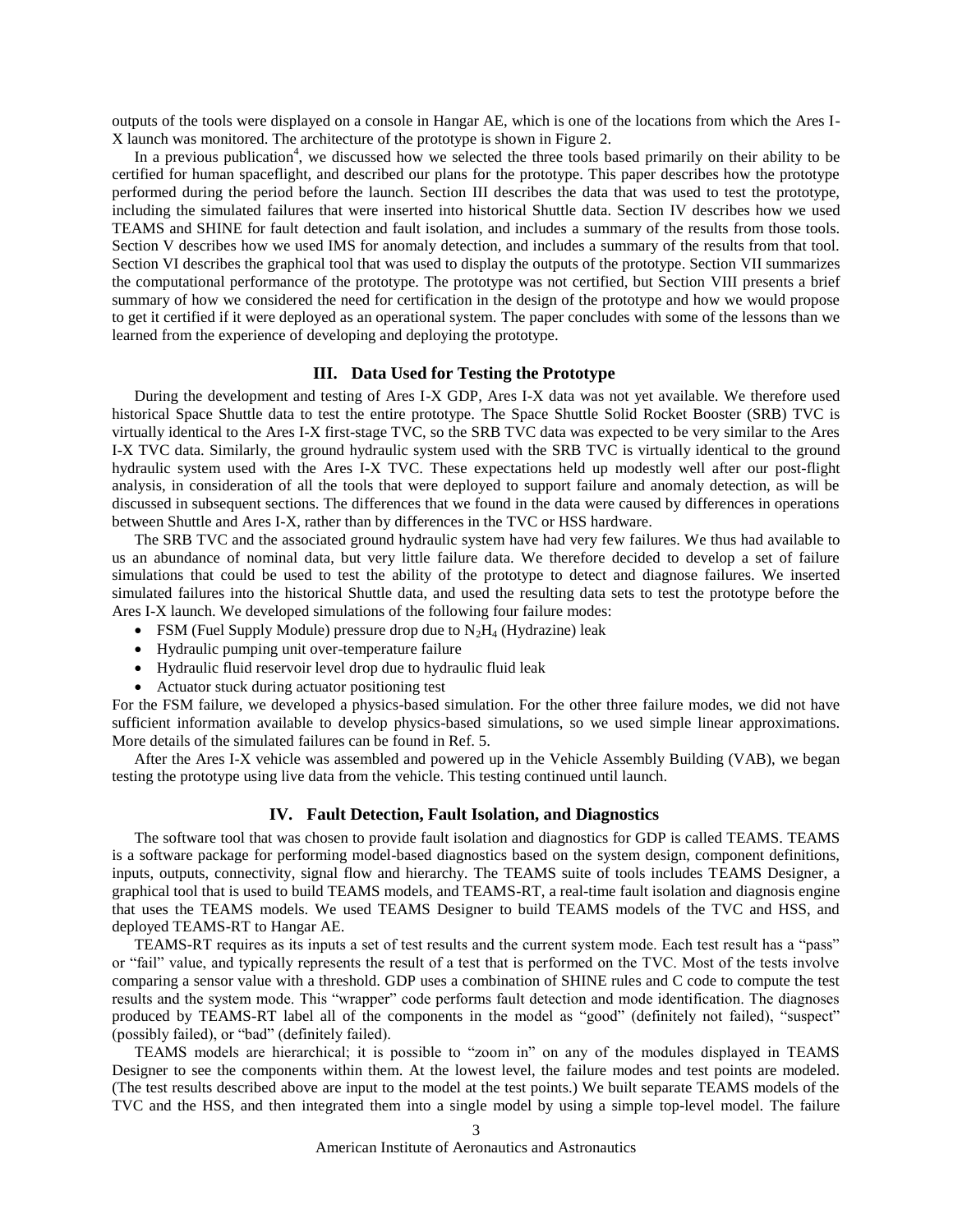modes and components were modeled based on information provided in the Failure Modes and Effects Analysis for the vehicle, along with schematics, diagrams, users' manuals, and knowledge from TVC engineers and systems engineers. The integrated model has 655 components, 893 failure modes, and 263 tests. The tests use data from 281 measurements.

Prior to the Ares I-X launch, we tested the TEAMS model and the wrapper code using historical Shuttle data from seven flights, into which we inserted simulated failures. This testing revealed some bugs in the SHINE rules. In some cases, we had initially made some assumptions about the TVC testing procedures that turned out to be false for at least one of the seven Shuttle flights. Other bugs were simply coding errors. After fixing all of the bugs, we were able to run the prototype on the data from all seven Shuttle flights with no false alarms, and with all of the simulated failures correctly detected.

We obtained the first Ares I-X data shortly after Ares I-X had its initial power-up in the VAB, approximately six weeks before the launch. When we tested the prototype on this Ares I-X data, it produced a small number of false alarms, caused by differences in the test procedures between Shuttle and Ares I-X. Most of these false alarms were caused by incorrect mode identification. For example, some tests were performed in a different order for Ares I-X than they were for Shuttle. Prior to the launch, we fixed the SHINE rules for mode identification. Shortly before the launch, the prototype had a small number of false alarms caused by data dropouts. We had expected data dropouts during ascent, but had not expected data dropouts before launch. After the launch, we modified the wrapper code to detect data dropouts. After making this modification, we were able to run the prototype on the recorded data from the launch without any false alarms. Ares I-X did not have any failures in the systems we modeled, so the prototype had no correct detections and no missed detections.

## **V. Anomaly Detection**

<span id="page-3-0"></span>We ran IMS in parallel with the TEAMS/SHINE combination. We expected that TEAMS and SHINE would detect all of the known failure modes that we modeled, while IMS would have the potential to detect unknown failure modes and anomalies that are not yet failures. IMS has been proven as a mature tool by supporting various NASA Johnson Space Center (JSC) Shuttle and International Space Station (ISS) operations for four years as well as being licensed commercially for three years. It is currently running on a console at JSC Mission Control Center to monitor live data from the ISS Control Moment Gyroscopes, Early External Thermal Control System, and Rate Gyroscopic Assembly, and has been certified as Class C software for those three systems.

The tool works under the principle of a one-class modeling algorithm by building a model of the nominal historical data on which it is trained. Because IMS only models the nominal data, and does not model any failure modes, it can potentially detect unknown failure modes. The model takes the form of a knowledge base (KB) of clusters. Once the KB has been learned, unseen data points are evaluated against the KB and assigned anomaly scores based on how different the data points are from the training data. If a new point falls within an existing cluster, then it is assigned an IMS score of zero. If it does not fall within an existing cluster, then the distance to the

nearest cluster is used as the IMS score. IMS also calculates a contributing score for each measurement, representing each measurement's contribution to the overall IMS score. When an anomalous period of the testing data is localized, these contributing IMS scores can be used to help diagnose the issue.

Prior to the Ares I-X launch, we trained IMS on historical Space Shuttle data, and tested it using historical Shuttle data into which we had inserted simulated failures. During the Ares I-X pre-launch period, IMS processed live Ares I-X data, using the knowledge base that was the result of training IMS on historical Shuttle data. The remainder of this section describes the selection of measurements for use with



**Figure 3. AUC as a function of IMS Parameter Max Interp for Shuttle data from the VAB.** *The red dot indicates the optimal value.*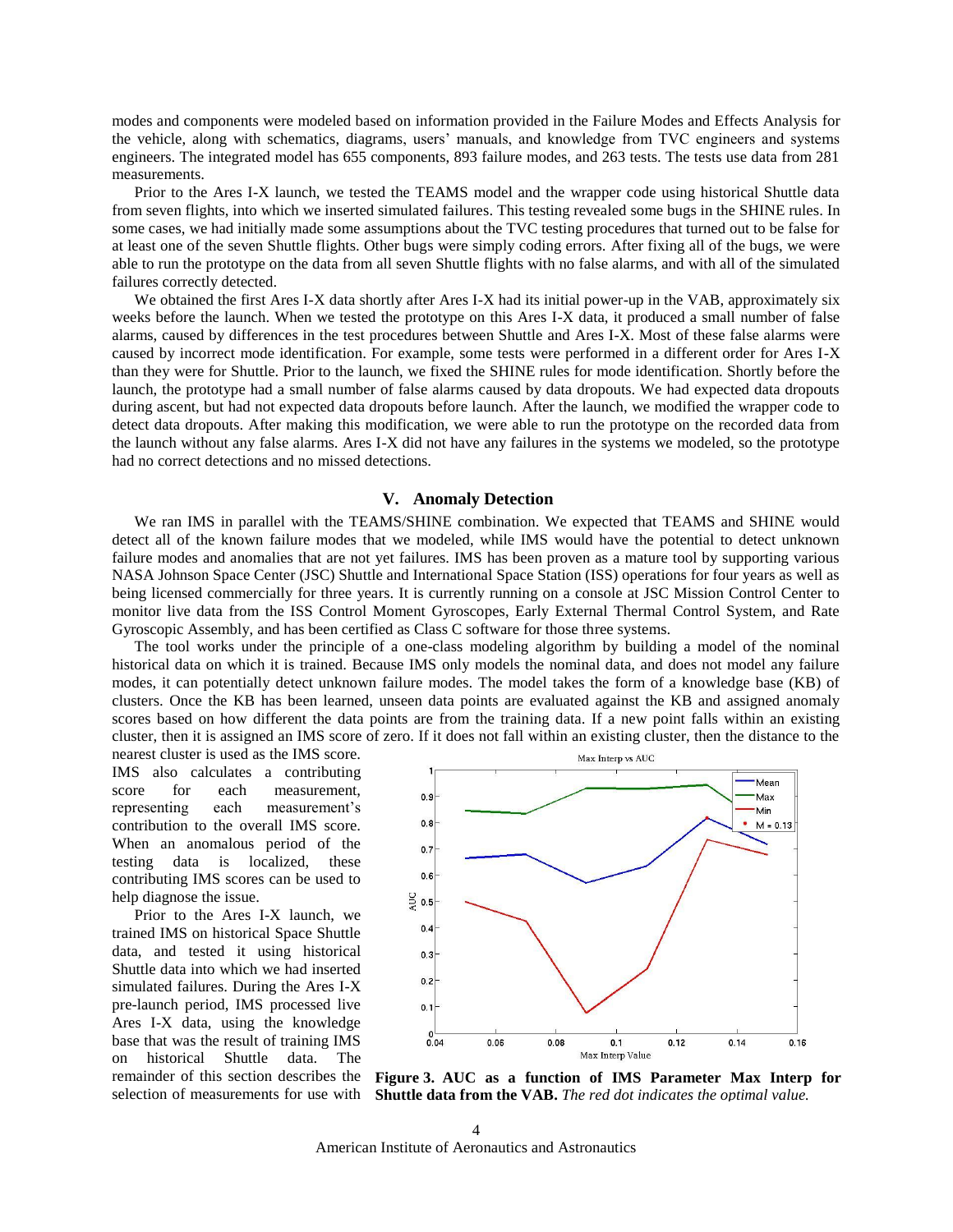IMS, the training and testing procedures used, and the results obtained both on Shuttle data and on Ares I-X data. The section concludes with a summary of the results.

#### **A. Training and Testing Procedures**

For the purpose of training and testing IMS, we used historical Space Shuttle data into which we inserted simulated failures. Although the main purpose of using IMS in GDP is to detect unknown failures, we tested it by using simulations of known failures.

IMS has a number of tunable input parameters. One key parameter that was very important to tune was the maximum interpolation (max interp) parameter. This parameter governs the threshold in the learning phase that determines if a new data point should be placed in the current cluster or used to generate a new cluster. The parameter directly influences the number of clusters created in the learning phase and therefore has a major influence in the final anomaly score calculated by IMS. As the max interp value increases

the total number of clusters formed becomes smaller.

To determine the optimal max interp value and corresponding number of clusters a set of cross validation runs was performed on a set of Shuttle VAB and launch pad data, using the Area under the ROC (Receiver Operating Characteristic) curve (AUC) as the governing metric for optimization. Cross validation is a technique for estimating

> $0.9$  $0.8$

 $0.7$  $0.6$  $0.5$  $0.4$ 

Positive Rate

the accuracy of a machine learning algorithm, by training and testing the algorithm multiple times, each time using different subsets of the available data for training and testing, and then averaging the results. The ROC curve is a plot of true positive rate against false positive rate, and can be used to help make the tradeoff between these two rates. The AUC is loosely a measure of accuracy over all possible tradeoffs between true positive rate and false positive rate. More formally, the AUC represents the probability that a randomly chosen failure data point is more suspect than a randomly chosen nominal data point.<sup>6</sup> An AUC of one thus indicates perfect ranking of these two randomly selected data ponts.

## **B. Results on Shuttle Simulations**

Once the cross validation runs were complete, the areas under the



**Figure 5. ROC Curve for Shuttle data from the pad.** *IMS had nearly* 



**Figure 4. ROC Curve for Shuttle data from the VAB.** *This ROC curve was generated using the optimal max interp value from Figure 3.*

Failures 1 & 2 STS-127 & 128 Max Interp: 0.11

AUC: 0.99919

*perfect accuracy on the Shuttle pad data.*

American Institute of Aeronautics and Astronautics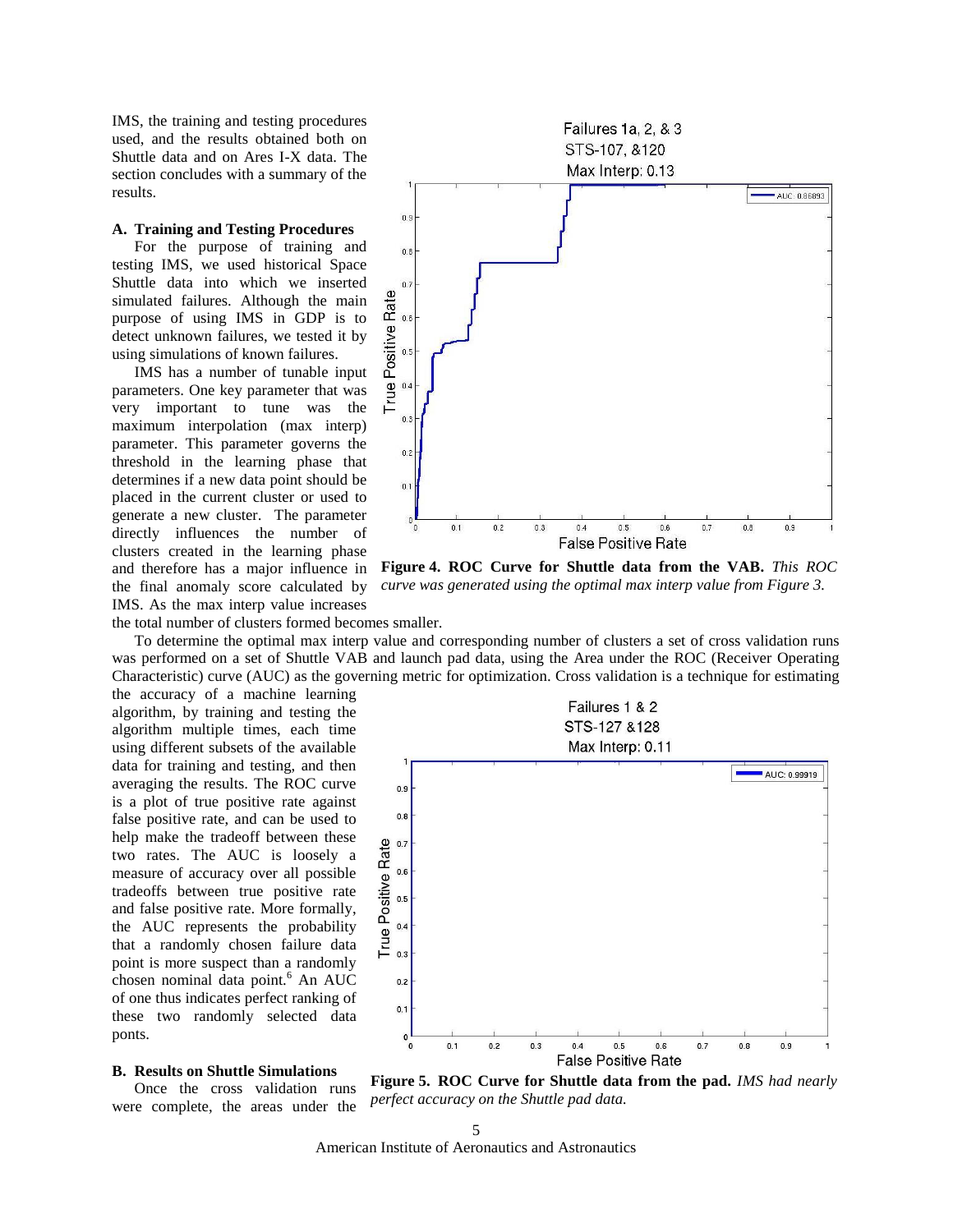ROC curves were calculated. Figure 3 shows the maximum, minimum, and average AUC over the three-fold cross validations and three fault scenarios for each max interp value. The optimal max interp value that was chosen is marked in the plots. The ROC curve with the optimal max interp value of 0.13 can be seen in Figure 4. The AUC is only 0.86893, because IMS had difficulty detecting one of the three simulated failures that were used. The increase in IMS score resulting from this simulated failure was not much larger than the nominal variation in the IMS score, so it was not possible to select a threshold that would allow IMS to detect all of the simulated failures without having any false alarms. Some failure modes are easily detected using IMS' distance-based approach with clustering, while others are not. When IMS is used in parallel with TEAMS-RT, TEAMS-RT should detect all of the failures that are modeled in the TEAMS model; the advantage of using IMS in addition is that it has the potential to detect failures that were not modeled, as well as anomalies that are not yet failures. For the pad, IMS performed much better. After optimizing the value of max\_interp, the ROC curve was generated and can be seen in Figure 5. Here the AUC is 0.99919, indicating that IMS does an excellent job of detecting the two simulated failure modes at the pad.

#### **C. Results on Ares I-X**



False Alarm 1 was caused by a difference between the Space Shuttle and Ares I-X. In recent years, the TVC actuator tests performed in the VAB have all been "pinned" tests, meaning that the actuator is physically pinned to the nozzle during testing, so that the nozzle moves during the test. The first TVC actuator position test performed in the VAB for Ares I-X was an "unpinned" test, meaning that the actuator was detached from the nozzle, and the nozzle did not move during the test. Because the actuator was unpinned, it was able to move through a larger range of motion that is not possible during pinned testing. IMS therefore saw rock and tilt position values that it had never seen in the Shuttle data, which it flagged as anomalies. These anomalies are "false alarms" in the sense that they are not failures, but they do illustrate the ability of IMS to detect new data that is different from what it has seen before. We performed a similar analysis for the launch pad, where there were fewer anomalies identified by IMS. Like the



**Figure 6. Ares I-X Sept 17th VAB Global IMS Score.** *Periods during which IMS detected anomalies that were not failures are labeled as "false alarms"*



**Alarm 1.** *False Alarm 1 was primarily caused by the TVC rock and tilt actuator positions, which moved through a larger range of motion on Ares I-X than they did on Shuttle.*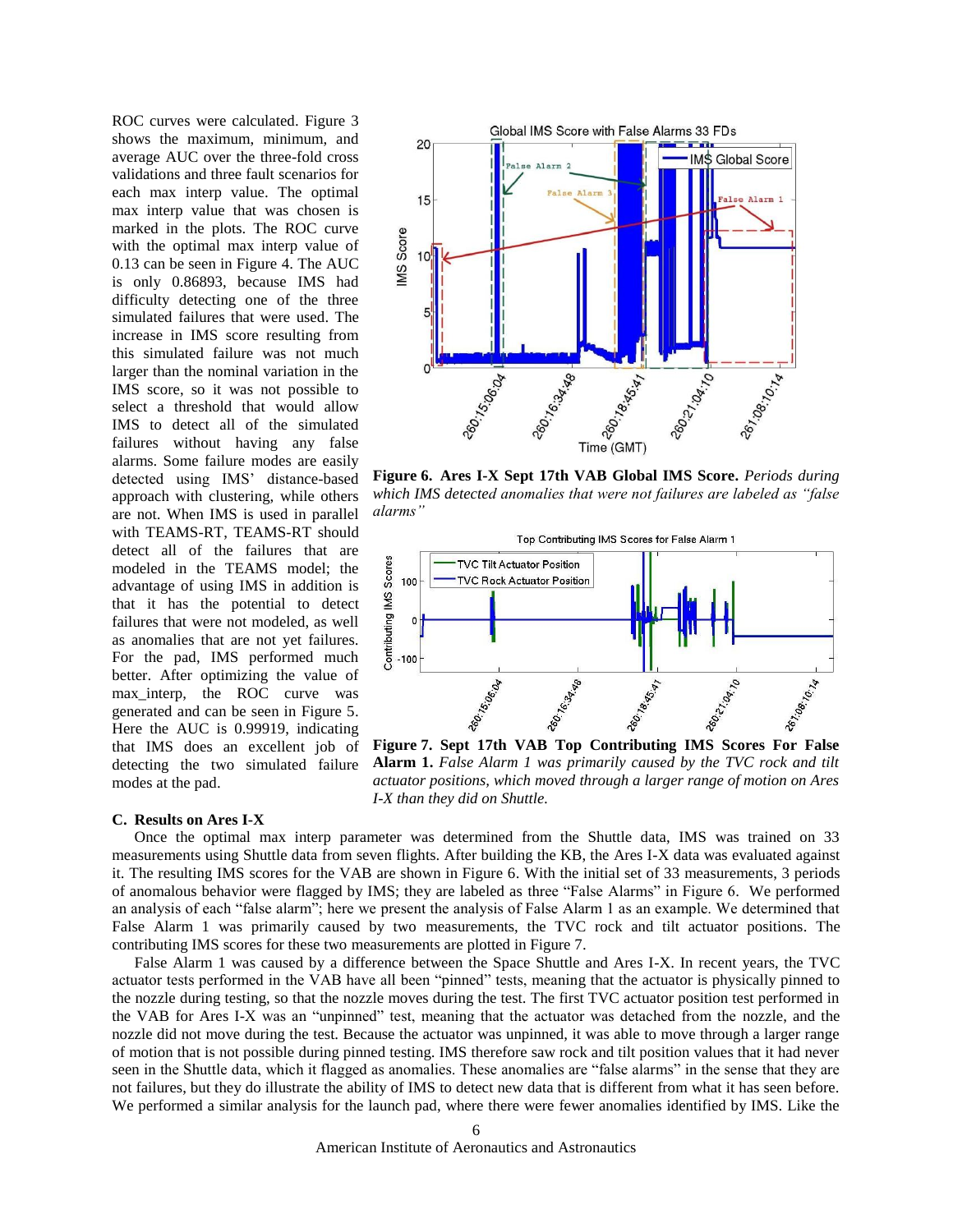anomalies detected at the VAB, the anomalies detected at the launch pad were caused by operational differences between Shuttle and Ares I-X.

## **D. Summary of IMS results**

The experiments that we ran before the Ares I-X launch using historical Space Shuttle data with simulated failures demonstrated that IMS is able to detect most of the simulated failures, but not all of them. In particular, it had difficulty detecting one of the simulated failure modes in the VAB. That is not surprising. IMS is not trained to detect specific failure modes; it detects data that is anomalous according to its cluster-based model. We expect that many known and



**Figure 8. GDP Java Display screen shot.** *The schematic has been blurred to protect confidentiality.*

unknown failure modes will be detected as anomalies by IMS, but it is not guaranteed to detect all possible failure modes. The advantage of using IMS together with a model-based diagnosis system such as TEAMS is that it adds the potential to detect unknown failure modes and to detect precursors of failures.

The results of running IMS on Ares I-X data, using a KB that was trained on historical Space Shuttle data, confirm our hypothesis that the Ares I-X TVC data is reasonably similar to the Space Shuttle SRB TVC data. Most of the time, IMS produced small anomaly scores when run on the Ares I-X data. IMS did detect some "anomalies" in the Ares I-X data. These anomalies were "false alarms" in the sense that they were not failures but rather caused by operations performed differently for Ares I-X versus Shuttle; hence, they illustrate the ability of IMS to detect new data that is different from what has been seen in the past.

# **VI. Java Display**

<span id="page-6-0"></span>Java Display is an application that is used to display in real time the following information:

- 1. An interactive schematic of the HSS and TVC subsystems
- 2. Values for sensors present in the HSS and TVC subsystems
- 3. Outcome of tests performed by the wrapper code (SHINE)
- 4. Diagnostic results of TEAMS at both the component and failure levels
- 5. A tally of suspect and bad components both at the component and failure levels
- 6. The IMS score
- A screen shot of the Java Display is shown in Figure 8.

The two scrollable text areas on the right hand side display information pertaining to TEAMS diagnoses and SHINE wrapper code test results. On the top right hand corner of the display are fields that display the IMS score and the current time. A large part of the Java Display is dedicated to a schematic representation of the HSS and TVC subsystems. The schematic representation is hierarchical and the user is provided with the ability to click on a particular subsystem to view details at a component level. The subsystem schematics also display in real time the associated sensor values. Each component of the schematic is colored with an outline depending on the outcome of the diagnosis from TEAMS. In particular, good, suspect and bad components are colored green, yellow and red respectively.

## **VII. Computational Performance of the Prototype**

<span id="page-6-1"></span>The prototype performed very well from a computational perspective. During development and testing, we ran the prototype on a Dell Precision M4400 laptop with an Intel Core 2 Quad Q9300 CPU running at 2.53 GHz and 4 GB of DRAM, running Windows XP 32-bit. [Table 1](#page-7-1) shows the memory and CPU usage of each of the processes within the prototype, when running on the laptop with historical Space Shuttle data and a simulated fault ("Hydraulic pump over-temperature failure") fed into it at simulated real-time (25 Hz). The CPU usage numbers indicate what percentage of the quad-core CPU was used. So, for example, a process that used all of the CPU time on one core would be listed as 25%.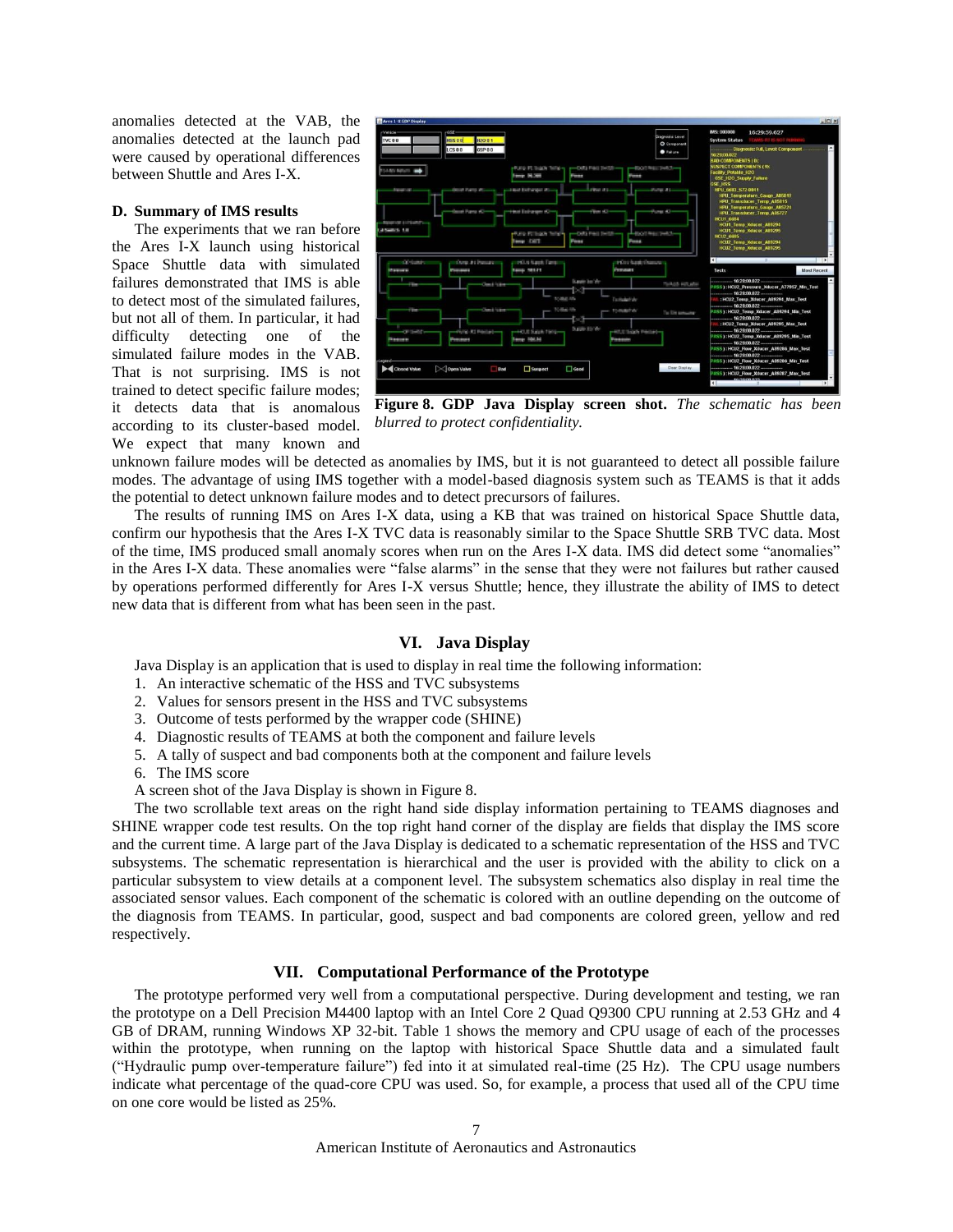## **Table 1: GDP memory and CPU usage**

<span id="page-7-1"></span>

| Process                                                                   | <b>CPU</b> | <b>DRAM</b> |
|---------------------------------------------------------------------------|------------|-------------|
| TEAMS (includes TEAMS-RT, the SHINE rules, the C test logic, and the data | 8%         | 12 MB       |
| interface code)                                                           |            |             |
| IMS (including its data interface code)                                   | $1\%$      | 11 MB       |
| Java display (including JVM)                                              | $1\%$      | 29 MB       |
| Data playback software                                                    | 18%        | 56 MB       |
| Plotting tool                                                             | $1\%$      | 12 MB       |
| Windows XP Operating System                                               | 5%         | 410 MB      |
| Total                                                                     | 34%        | 530 MB      |

In summary, the prototype could be run on a single laptop PC using only a small fraction of the available CPU and memory. It could have easily run on a PC with half as many cores and half as much memory. It used a substantial size model (with 893 failure modes), and ran at 25 Hz. We expect that future NASA ground diagnostic applications will receive data at a much lower rate (possibly 1 Hz), but will model dozens of systems (compared with the two systems modeled in our prototype).

## **VIII. Verification, Validation, and Certification**

<span id="page-7-0"></span>Ares I-X GDP is a prototype. It was not certified, and as such its outputs cannot be used to make operational decisions. The team did, however, seek to develop the tool in such a way that it could be certified. The three tools that were integrated (TEAMS-RT, IMS, and SHINE) were selected based in large part on their potential to be certified. These three tools were judged to be easier to certify than competing tools because of their past usage in relevant applications and because of their relative simplicity. Decisions regarding how the vehicle and ground models would be integrated were also made based in part on ease of certification. The team wrote a draft verification and validation plan that describes how we would have verified, validated, and certified the prototype if it had been deployed as operational software.

In lieu of a formal verification and validation process, the team performed informal testing of the prototype and its components. Much of testing used historical Shuttle data into which we inserted simulated failures. In addition, the team performed testing of the interface code by running large quantities of historical Shuttle data through the different pieces of interface code and verifying that the data that came out of each interface matched the data that went into each interface. Before deploying the prototype to Hangar AE at KSC, the team performed integrated testing of the entire prototype (including TEAMS-RT, SHINE, IMS, and the Java display) using historical data from several Shuttle flights. Shortly after the initial power-up of Ares I-X in the VAB, the prototype was tested using recorded Ares I-X data from the initial power-up. Finally, after the prototype was installed in Hangar AE, it was tested using live Ares I-X data from the VAB.

# **IX. Lessons Learned**

We learned many lessons from our experience of developing and deploying the prototype. We expect that these lessons will be useful to future NASA efforts to build automated diagnostic systems, and may also be useful to people beyond NASA. The most important lessons are summarized in this section.

#### **A. Need for the system to provide system mode and event information**

TEAMS-RT requires mode and event information as part of its inputs (since certain failure modes can only occur in certain system modes). The system modes that we needed were the major system modes of the vehicle, specifically VAB or pad (and were easy to infer). The events and subevents were generally indications of what test was being performed or what step within a test was being performed. These were often more difficult to infer. If the system gets into the wrong mode or event, it is unlikely to ever recover automatically. When GDP got into the wrong mode or event, we stopped the software, manually set the mode and event, and then restarted it.

The Space Shuttle and Ares I-X both provided us with inadequate system mode and event information. Because of that, we needed to develop complex SHINE rules to infer the system mode and events from the sensor data and the command stream. That caused five problems:

1) The development of these SHINE rules was very labor intensive, which resulted in increased costs.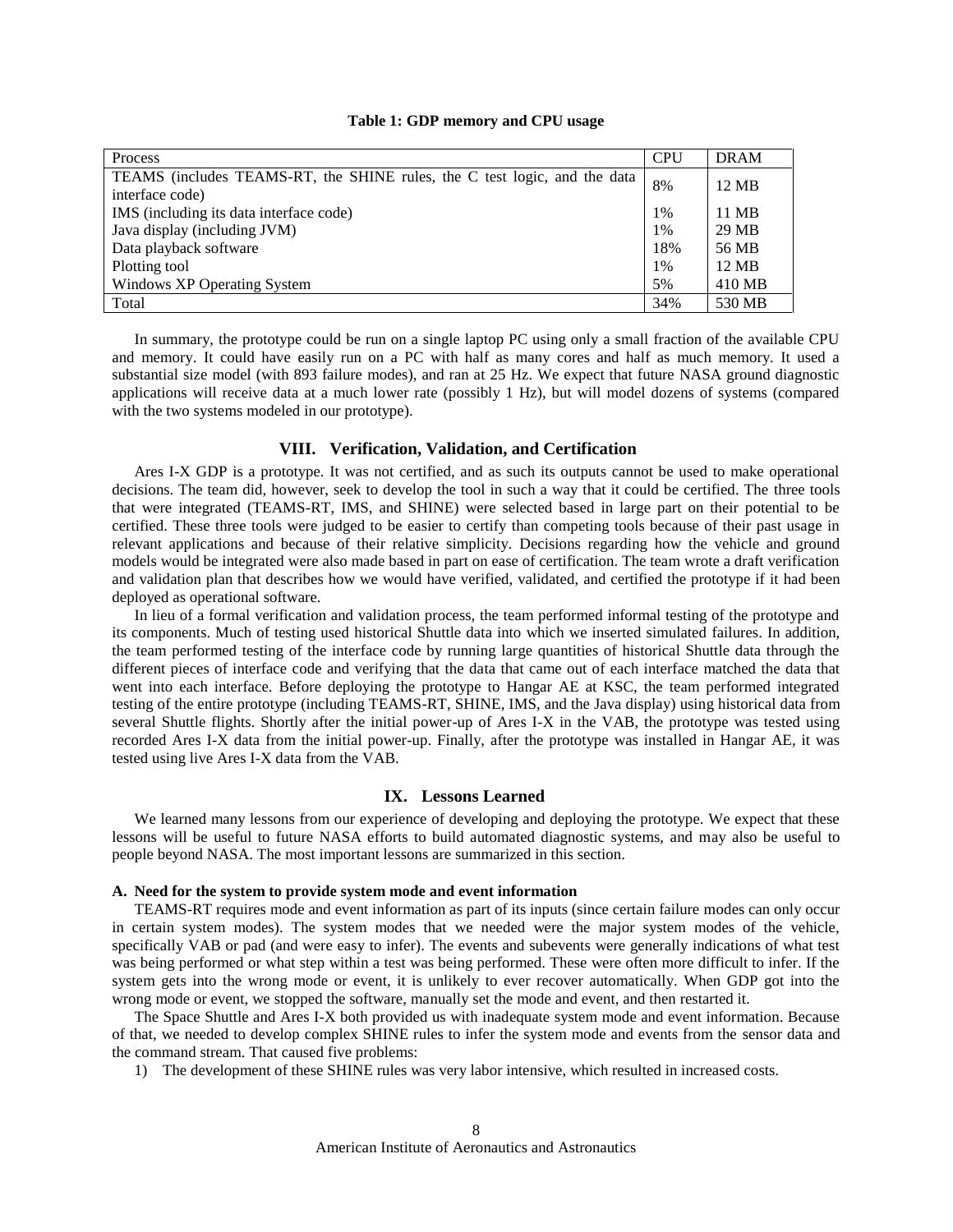- 2) The complexity of these SHINE rules increased the risk that an error in the SHINE rules would result in a false alarm. (And in fact, we did have false alarms caused by errors in these SHINE rules during the Ares I-X pre-launch period. We have since fixed all of the errors of which we are aware.)
- 3) We faced the risk that if any of the data on which these SHINE rules depended was missing or incorrect, the prototype would infer the system mode or event incorrectly, resulting in false alarms.
- 4) Certain failure modes could be mistakenly interpreted as mode changes, resulting in both missed detections and false alarms. For example, suppose an event that needs to be detected is a valve being closed manually by a person turning a knob. Suppose that the SHINE rules use a pressure sensor downstream of the valve to detect when the valve has been closed. If there is a system failure that results in a decrease in pressure, such as a leak, then the SHINE rules will mistakenly conclude that the valve has been closed.
- 5) There were some events that we determined could not be detected using the available sensor data and command stream. We therefore had to remove from our scope the failure modes that depended on these events.

We believe it is very important for future launch vehicles, such as Ares I, to transmit system mode and event information to the diagnostic software.

## **B. Cost of developing wrapper code**

In addition to developing the TEAMS models and the IMS KBs, the GDP team also needed to develop "wrapper code." The wrapper code consists of:

- 1) The interface code that gets live data and feeds it to TEAMS-RT, the SHINE rules, and IMS
- 2) The system mode and event identification code
- 3) The "pass/fail" test logic.

The cost of developing the "wrapper" code was higher than we had expected it to be. We estimate that the cost of developing the wrapper code was comparable to the cost of developing the TEAMS models. We expect that the relative cost of developing wrapper code will be lower in the future, for two reasons:

- 1) We hope that future systems will provide better mode and event information, reducing the cost of developing system mode and event identification code (see Lesson A).
- 2) A significant part of the cost of developing the wrapper code was the cost of developing the interface code. This interface code is not specific to the systems we modeled. Since we only modeled two systems (TVC and HSS), we were only able to amortize this cost over these two systems. We expect that future diagnostic systems will model more systems, and will therefore be able to amortize the cost of the interface code over more systems.

#### **C. Utility of using rule-based systems for wrapper code**

The use of SHINE in development of the wrapper code had several upsides but also many downsides. Once the basic syntax of coding in SHINE was understood, the SHINE framework allowed for very fast development of rules for event mode detection. After the rules were compiled into C code, the forward-chaining aspect of SHINE greatly simplified what would otherwise have been a complicated series of nested-if statements. Unfortunately there were a number of problems as well that may have been avoided if SHINE had not been used, or if it had been used in a more limited context. The biggest downside turned out to be the difficulty of debugging the SHINE rules. This could have been improved upon in a number of ways:

- 1) Begin testing SHINE rules on smaller datasets.
- 2) Break the SHINE code into smaller, more manageable "chunks".
- 3) An Integrated Development Environment (IDE) for SHINE could potentially have helped to debug the rules prior to testing on real data. It could have enhanced the visibility of what rules are associated and triggered by certain variables, and also helped to spot potential "infinite loops".
- 4) Move all TEAMS tests outside of SHINE. While SHINE was fully capable of evaluating TEAMS test logic, most of these tests were more easily coded and managed using table lookups.

Overall, SHINE proved to be a useful but cumbersome tool. If future work were to be done in this area, SHINE could certainly help but it is recommended to be used in some combination with straightforward C/C++ programming to minimize complexity. In general, the things that can easily be done in C or C++, such as table lookups for threshold values, should be done in C or C++. SHINE rules should only be used for tasks that naturally fit the rule-based paradigm, such as some of the more complex event identification rules.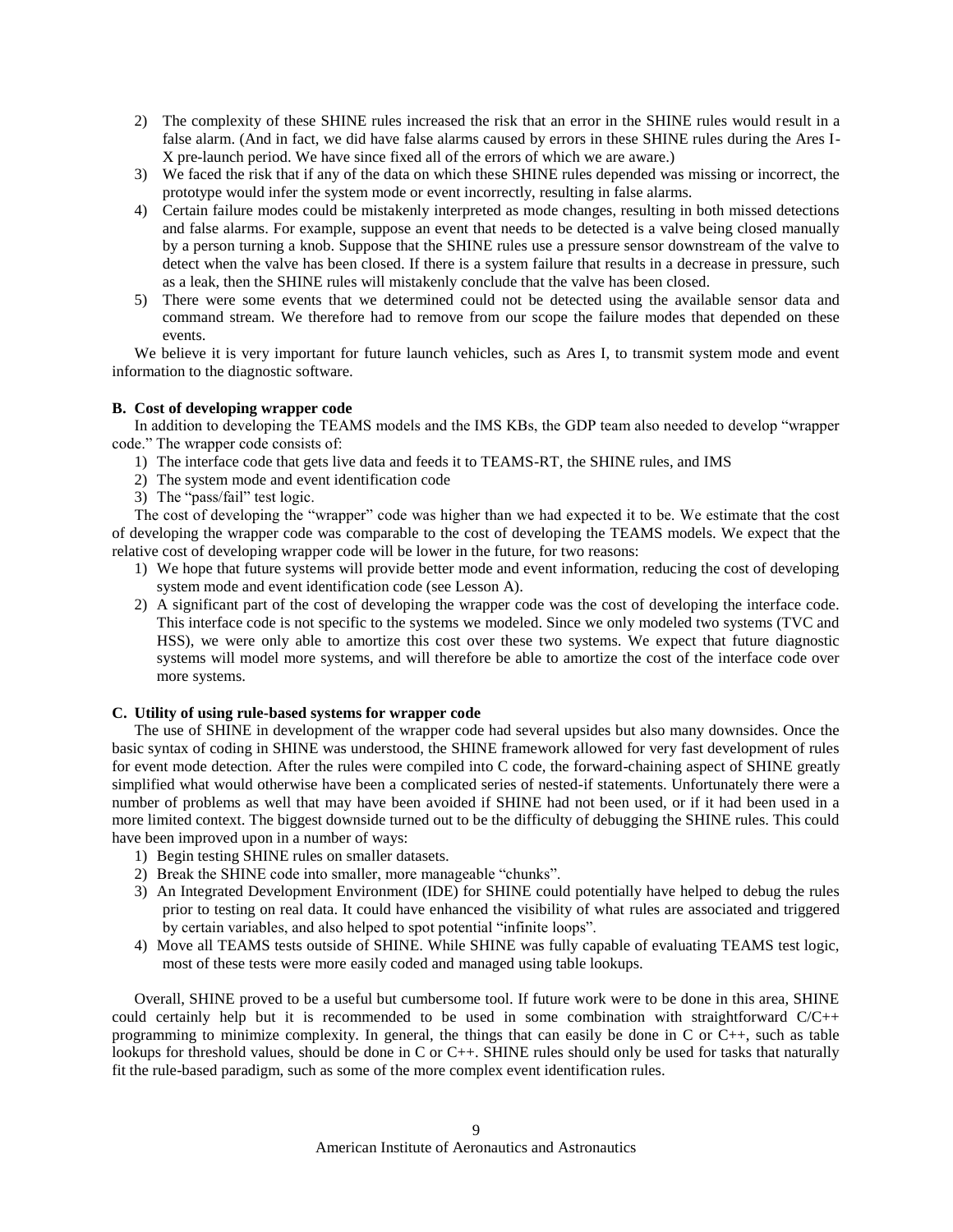#### **D. TEAMS modeling lessons learned**

The process of modeling the TVC and HSS in TEAMS and integrating the two models has resulted in several lessons learned. First, our experience highlights the need for a comprehensive Interface Control Document (ICD) for each subsystem that is modeled in TEAMS-Designer. Without an ICD that is agreed upon prior to the start of the modeling tasks, the model designer will likely spend many hours modifying the models to allow the proper propagation of information between interacting subsystems.

Second, the testability analysis of the individual models revealed the disparity between the usefulness of the fault isolation for different types of subsystems. There is better fault isolation in the TVC model than the HSS as a result of how the subsystems have been designed and are operated. (Flight systems generally have more instrumentation than ground systems, resulting in better fault isolation.) In the future, criteria related to the degree of automation in the system along with instrumentation placement may aid in deciding which subsystems should be modeled for the greatest benefit to an automated fault detection and isolation application.

Finally, the model integration process between the TVC and HSS demonstrated the need for a common approach regarding the use of functions and test points. There are several strategies for naming and using functions in the context of local and global failure propagation, bidirectional flow, switches, and function mapping. A set of modeling conventions for TEAMS has been developed which addresses common look and feel considerations for the model, but the conventions have so far left function naming and usage to the discretion of the modeler. In the future, a standard convention for the usage of functions and test points should be developed, and all ground and vehicle models intended to be used in an integrated fashion to perform fault isolation should be required to follow the new convention.

#### **E. Appropriate roles of model-based diagnosis and anomaly detection**

Each tool should be leveraged to promote its strengths rather than re-adapting the tool to solve a problem that is outside of its domain of relevance. Model-based systems such as TEAMS work very well for detecting and diagnosing the known failures that have been modeled. As we mentioned in the Introduction, we believe that the value of including a one-class anomaly detection algorithm such as IMS alongside a model-based diagnosis system such as TEAMS in a diagnostic system is that the anomaly detection system has the potential to detect anomalies that cannot be detected by the model-based diagnosis system, either because they are unknown failures and therefore unmodeled, or because they are not failures. Furthermore, IMS may detect known failures in advance of the time that TEAMS would detect them, and in general IMS requires less modeling effort than TEAMS (although it does require a sufficient quantity of historical and/or simulated training data). But anomaly detection methods such as IMS are not well suited for detecting some types of failures. As we mentioned in the IMS section, we used simulations of known failure modes to test IMS. For some of these simulated failures, we expended a lot of effort in tuning IMS to get IMS to detect the simulated failures.<sup>7</sup> This tuning process included reducing the set of measurements that were used to train IMS.

With IMS, we know that its strengths lie in a great potential to detect faults that are unknown or that otherwise have not been modeled and to detect anomalies that are precursors of faults before a model-based system detects the fault. We believe that it would be better to rely on TEAMS to detect certain known failure modes, rather than tuning IMS to detect them. Reducing the set of measurements that are used to train IMS did allow IMS to successfully detect the simulated failures, but it reduced IMS' potential to detect other unknown failures.

#### **F. Metrics**

We had a lot of discussions about the appropriate metrics for measuring the accuracy of diagnosis and anomaly detection. We considered different ways of defining false positives and false negatives in both cases. We ended up using the Area under the ROC curve (AUC) to measure the performance of IMS and enumerating the false alarms to assess the performance of TEAMS. Any future operational deployment of diagnostic technology will require careful consideration of metrics.

## **X. Conclusion**

Automated pre-launch diagnostics can help increase safety, reduce cost, and reduce launch delays. The Ares I-X Ground Diagnostic Prototype helped to demonstrate and mature automated fault detection and diagnostic software that can be used in future missions. GDP successfully demonstrated the feasibility of integrating three very different fault detection and diagnostic methods, and of integrating diagnosis of the vehicle with diagnosis of the ground systems.